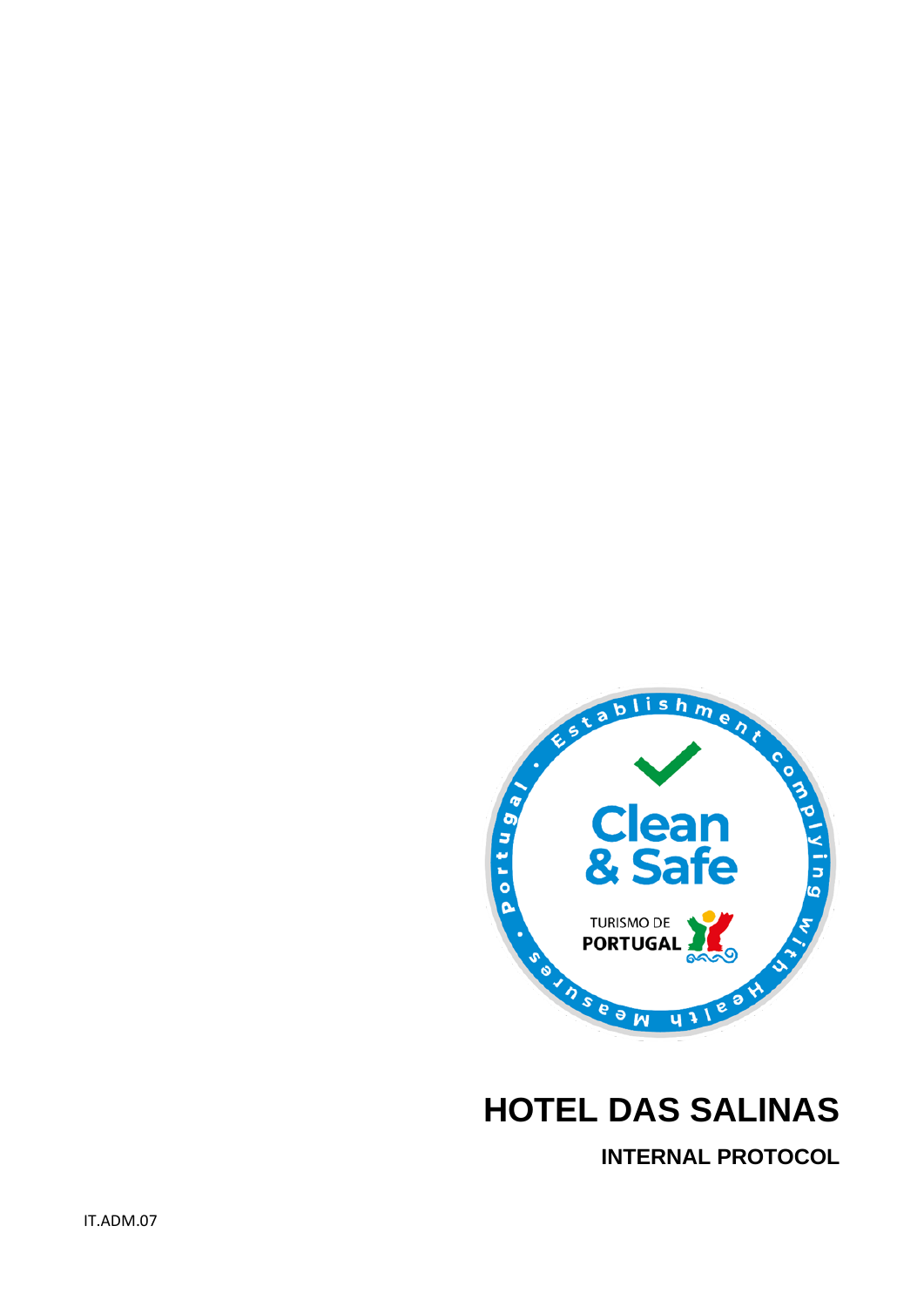# **Index**

# **1. PREVENTION PROCEDURES**

- **1.1 IN THE FACILITIES**
- **1.1.1 Signaling and Information**
- **1.1.2 Hygiene plan**
- **1.1.3 Adequacy of the selected isolation room**
- **1.1.4 Adequacy of accommodation units**
- **1.1.5 Hygiene equipment**

# **1.2 FOR EMPLOYEES**

- **1.2.1 Training**
- **1.2.2 Equipment - Individual and collective protection**
- **1.2.3 Designation of those in charge**
- **1.2.4 Conduct**
- **1.2.5. Stock of cleaning and sanitizing materials**

# **1.3 FOR CUSTOMERS**

- **1.3.1 Equipment - Personal protection**
- **1.3.2 Conduct**
- **1.3.3 Check-in**
- **1.3.4 Breakfast**
- **2. PROCEDURES IN CASE OF SUSPECTED INFECTION**

# **2.1 ACTION PLAN**

**2.2 DECONTAMINATION OF THE ISOLATION ROOM**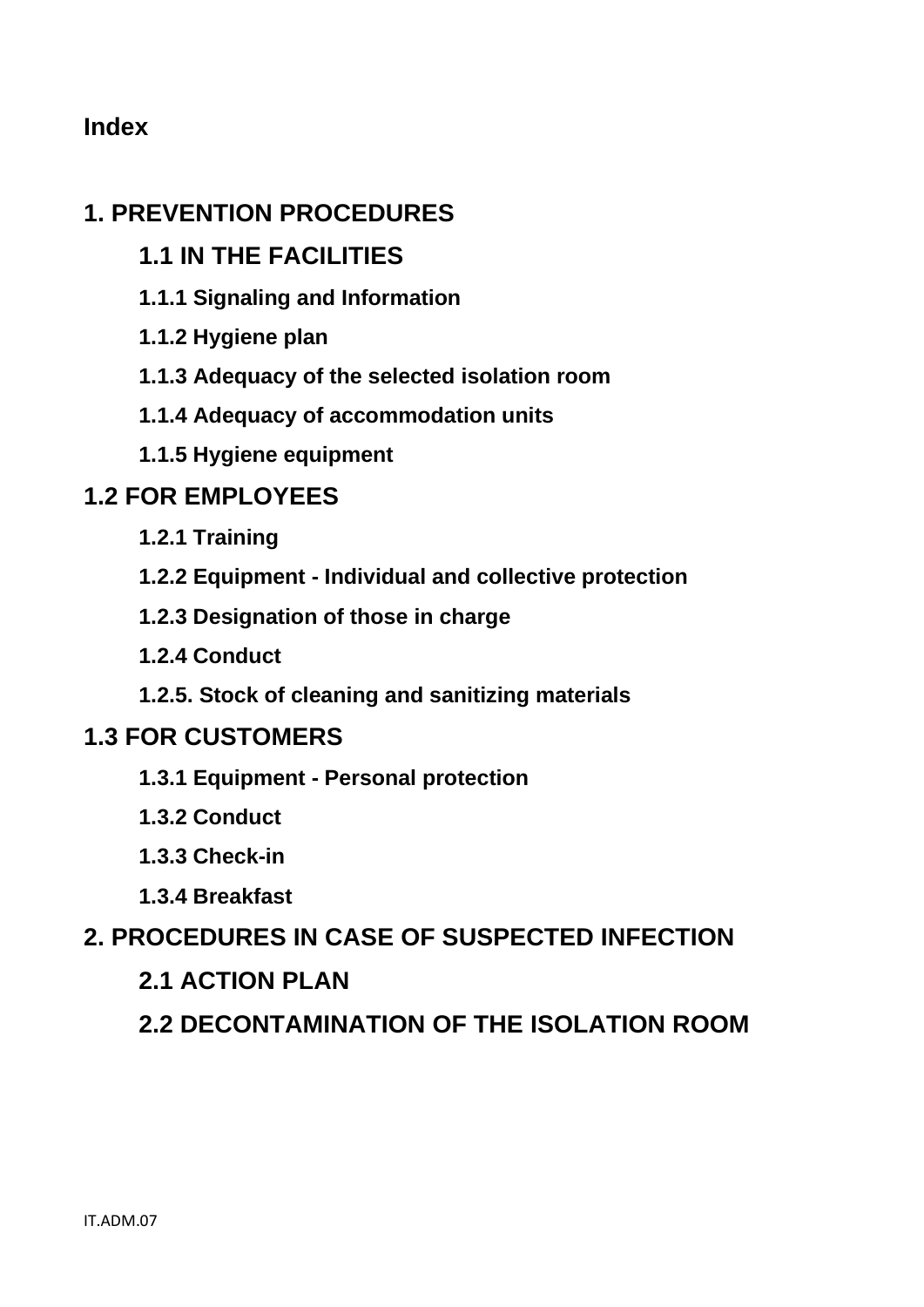# **1. PREVENTION PROCEDURES**

#### **1.1 IN THE FACILITIES**

### **1.1.1 Signaling and Information**

- Customers may have access to this Internal Protocol regarding the COVID-19 coronavirus outbreak through our reception or by e-mail (upon request);
- We provide information on how to comply with basic infection prevention and control precautions in relation to the COVID-19 coronavirus outbreak.

### **1.1.2 Hygiene plan**

• Washing and disinfection, in accordance with the present internal protocol, of the surfaces where employees and customers circulate, guaranteeing the control and prevention of infections and resistance to antimicrobials.

• Cleaning, several times a day, surfaces and objects in common use (including counters, light and elevator switches, door handles, cabinet handles).

• Wet cleaning should be preferred over dry cleaning and using a vacuum cleaner.

• Air renovation (natural ventilation is preferred) of rooms and common spaces carried out regularly.

• In the pantry and bar area, a reinforcement of the cleaning procedures of utensils, equipment and surfaces and avoidance of direct handling of food by customers and employees as much as possible.

• For the floor, washing is carried out with hot water and common detergent, followed by disinfection with a solution of bleach diluted in water, with a cleaning frequency of at least twice a day.

• In common sanitary facilities, washing is carried out, preferably, with a product that contains detergent and disinfectant composition, at least three times a day.

• Complimentary water and kettle are disinfected between stays, thus having a specific hygiene protocol:

o Complimentary water is removed from the room and washed in the dishwasher at high temperatures;

o The kettle is disinfected with the disinfectant.

#### **1.1.3 Adequacy of the selected isolation room**

• Room (room no. 100) to isolate people who may be identified as suspected cases or confirmed cases of COVID-19, with natural ventilation and mechanical ventilation system. It should have smooth and washable coatings, bathroom, stock of cleaning materials, surgical masks and disposable gloves, thermometer, autonomous waste container, waste bags, used clothing collection bags, kit with water and some nonperishable food..

#### **1.1.4 Adequacy of accommodation units**

- Specific care for changing bed linen and cleaning rooms, favoring two spaced intervals with adequate protection.
- The removal of bed linen and towels is carried out without shaking or shaking, winding it in the outside, without touching the body and transporting it directly to the washing machine.
- Separate machine washing at high temperatures for bed linen/towels (about 60ºC).
- Whenever possible, use of single-use cleaning equipment that will be discarded after use.
- Non-single-use equipment will be cleaned and disinfected after use.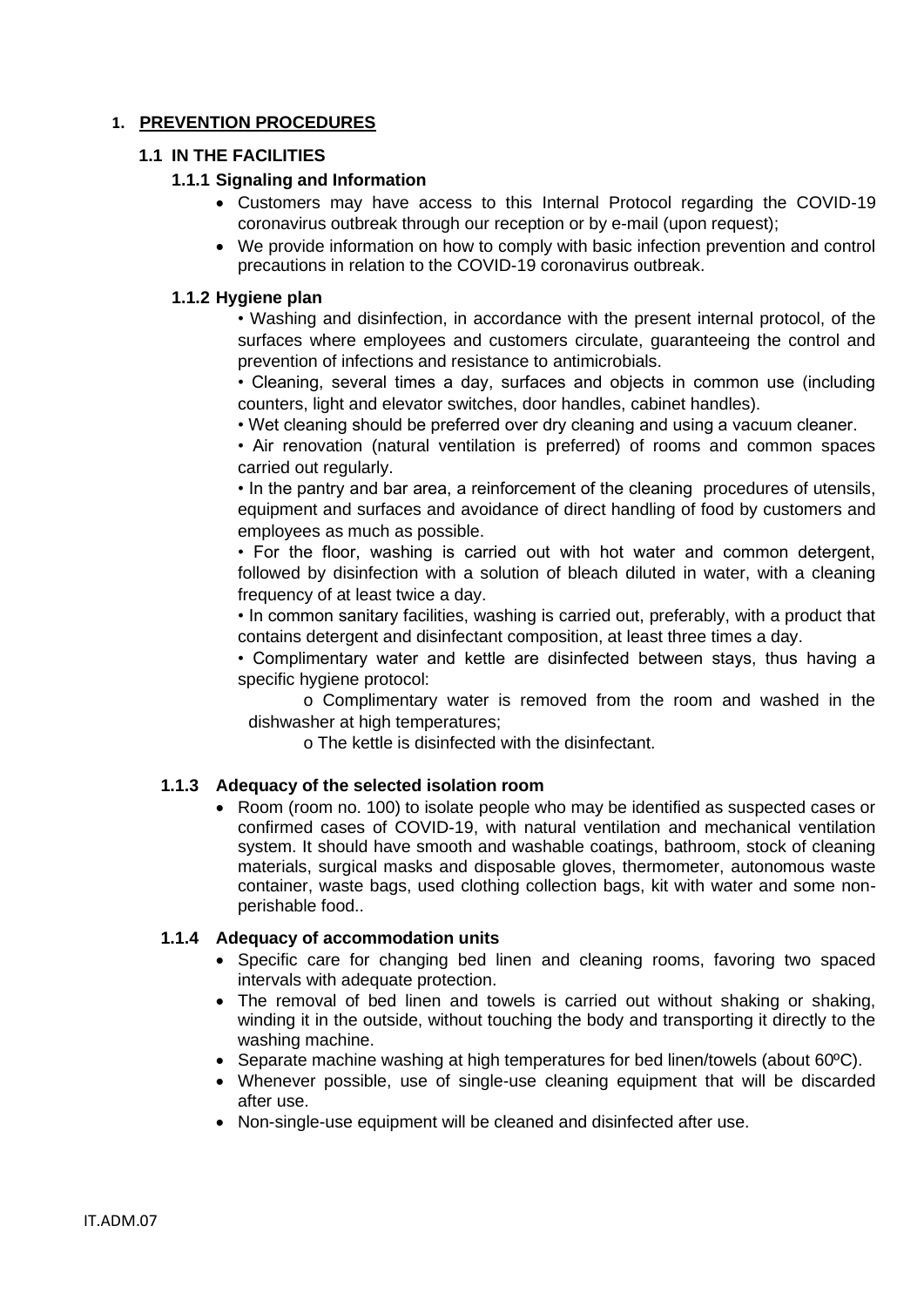#### **1.1.5 Hygiene equipment**

- Existence of alcohol-based antiseptic solution or alcohol-based solution dispensers near the entry/exit points, and whenever applicable per floor, reception, elevators and common sanitary facilities.
- Existence of liquid soap for hand washing and towels for individual use, in the common sanitary facilities.

## **1.2 FOR THE EMPLOYEES**

#### **1.2.1 Training**

- o All employees received specific information and/or training on:
- o Internal protocol on the COVID-19 coronavirus outbreak.
- o How to comply with basic infection prevention and control precautions for covid-19 coronavirus outbreak, including procedures:
	- o hand hygiene: hand washing frequently with soap and water for at least 20 seconds or use hand sanitizer that has at least 70° alcohol, covering all surfaces of the hands and rubbing them until they are dry.
	- o respiratory etiquette: cough or sneeze into the flexed forearm or use a tissue, which should then be immediately thrown into the trash; sanitize hands always after coughing or sneezing and after blowing; avoid touching the eyes, nose and mouth with your hands.
	- o social conduct: changing of the frequency and form of contact between employees and between them and guests, avoiding (whenever possible) close contact, handshakes, kisses, shared jobs, face-to-face meetings and sharing of food, utensils, glasses and towels.
- In 2020 and 2021, some of the employees received external training by Turismo de Portugal in order to raise awareness of the minimum procedures of cleaning, hygiene and basic prevention and control measures of COVID-19. The remaining employees received internal training on the same topic.
- How to comply with the guidelines of the Directorate-General for Health for surface cleaning and treatment of clothing in establishments.

#### **1.2.2 Equipment – Individual and collective protection**

- Employees are equipped, depending on their role, with mask or visor, gloves and apron.
- The uniform of the employees is washed separately in the machine and at high temperatures (about 60ºC).
- Existence of acrylic protection on the reception desk.

#### **1.2.3 Designation of those in charge**

• The reception emplloyee is responsible for triggering the procedures in case of suspected infection (accompanying the person with symptoms to the isolation room, providing the necessary assistance and contacting the national health service).

#### **1.2.4 Conduct**

• Self-monitoring of the employees' body temperature, according to Decree-Law No. 20/2020 of May 1, which alters the exceptional and temporary measures related to the pandemic of the disease COVID-19. Exclusively for reasons of protecting the health of oneself and others, body temperature measurements are performed on employees for the purpose of access and permanence in the workplace. If temperature measurements are higher than normal body temperature, the employee is prevented from accessing the workplace.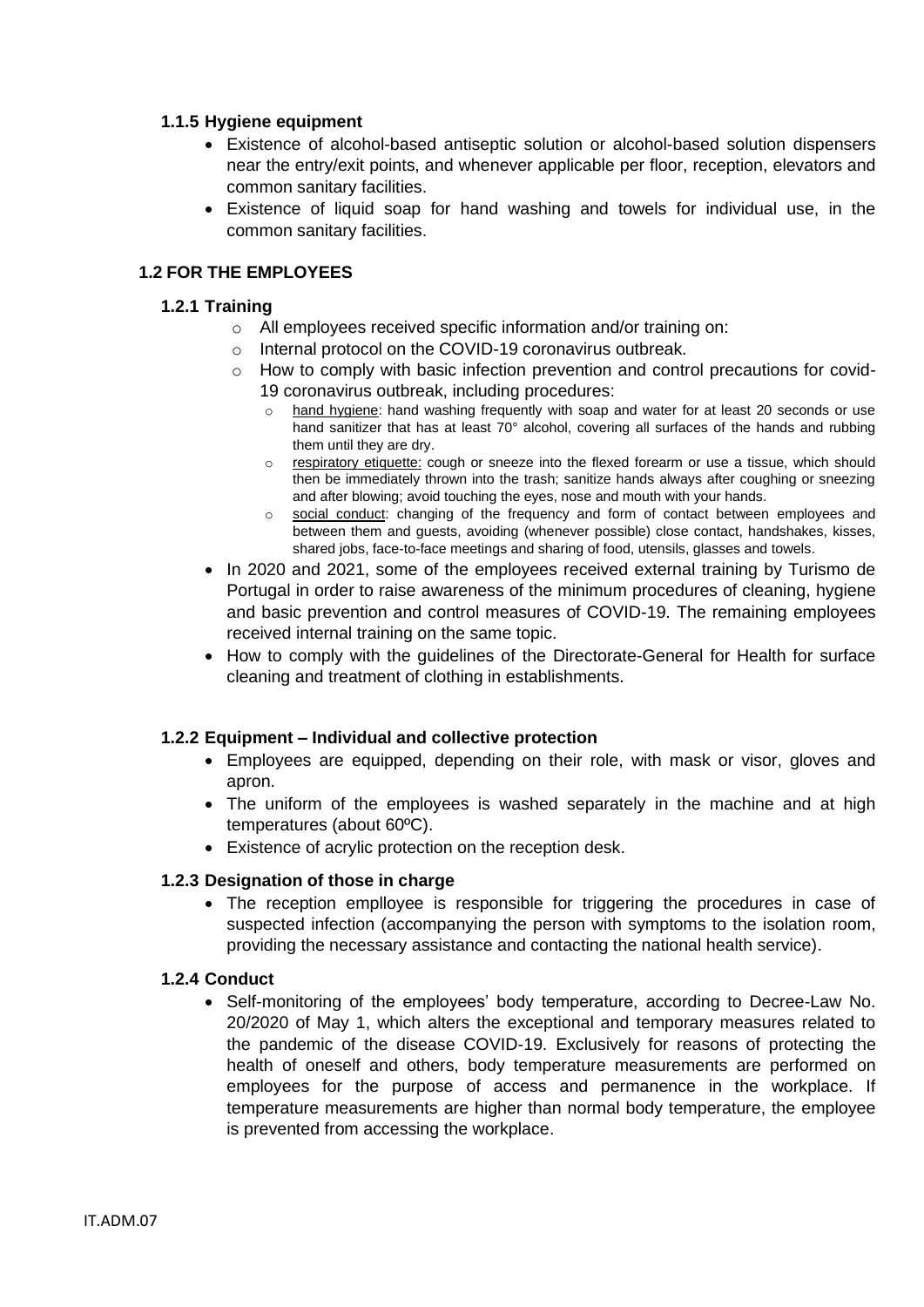#### • **Behaviors to be adopted by the staff:**

- $\circ$  Keep the distance between employees and quests and avoid physical contacts, including handshakes;
- $\circ$  Do not enter and leave the establishment with the establishment's uniform:
- o Keep your hair up;
- o Excessive use of personal adornments (bracelets, threads, rings, etc.) is not recommended;
- $\circ$  Breaks and meal times are scheduled to avoid encounters in the staff/dining areas.
- The merchandise will be received solely and exclusively through the back-access door, thus preventing suppliers from having to enter within the hotel areas. Respect the minimum distance of 1 meter in the absence of physical contact with any employee: The receipt of invoices and paper guides will be avoided, whenever possible, the electronic format will be the option.
- Cleaning professionals have external training on the products they use, the precautions to be taken with their handling, dilution and application in safe conditions, how to protect themselves during cleaning procedures and how to ensure good ventilation during cleaning and disinfection (there is a dossier with all the safety data sheets of all products used that can be consulted whenever necessary).

## **1.2.5. Stock of cleaning ang hygiene materials**

- Stock of cleaning materials for single use proportional to the dimensions of the establishment, including single-use cleaning wipes moistened in disinfectant, bleach and 70° alcohol.
- Dispensers or refills of antiseptic alcoholic based solution or alcohol-based solution.
- Waste container with non-manual opening and plastic bag.
- Equipment for washing hands with liquid soap and single use towels.

#### **1.2.6 Schedules / Shifts**

- Staff changing rooms and cafeteria will be cleaned and disinfected at least twice a day;
- The Night auditor, at the end of the shift, removes the clothes that are in the office and puts in the laundry to be washed and disinfected;

# **1.3 FOR THE GUESTS**

#### **1.3.1 Equipment – Individual Protection**

- The hotel provides (at an additional cost) to guests, protective equipment, namely individual kits with mask, disinfectant gel and gloves.
- A dustbin is available at the entrance/exit of the hotel, specifically for the disposal of masks, gloves or other disposable protective material. Features mon-manual opening lid.

#### **1.3.2 Conduct**

• It is allowed to remain in common spaces as long as the social distance is respected.

#### *1.3.3 Check-in*

• A document is previously made available to the guests to fill in the mandatory personal data, allowing to maximize social distancing. Check-in will be made this way, whenever possible.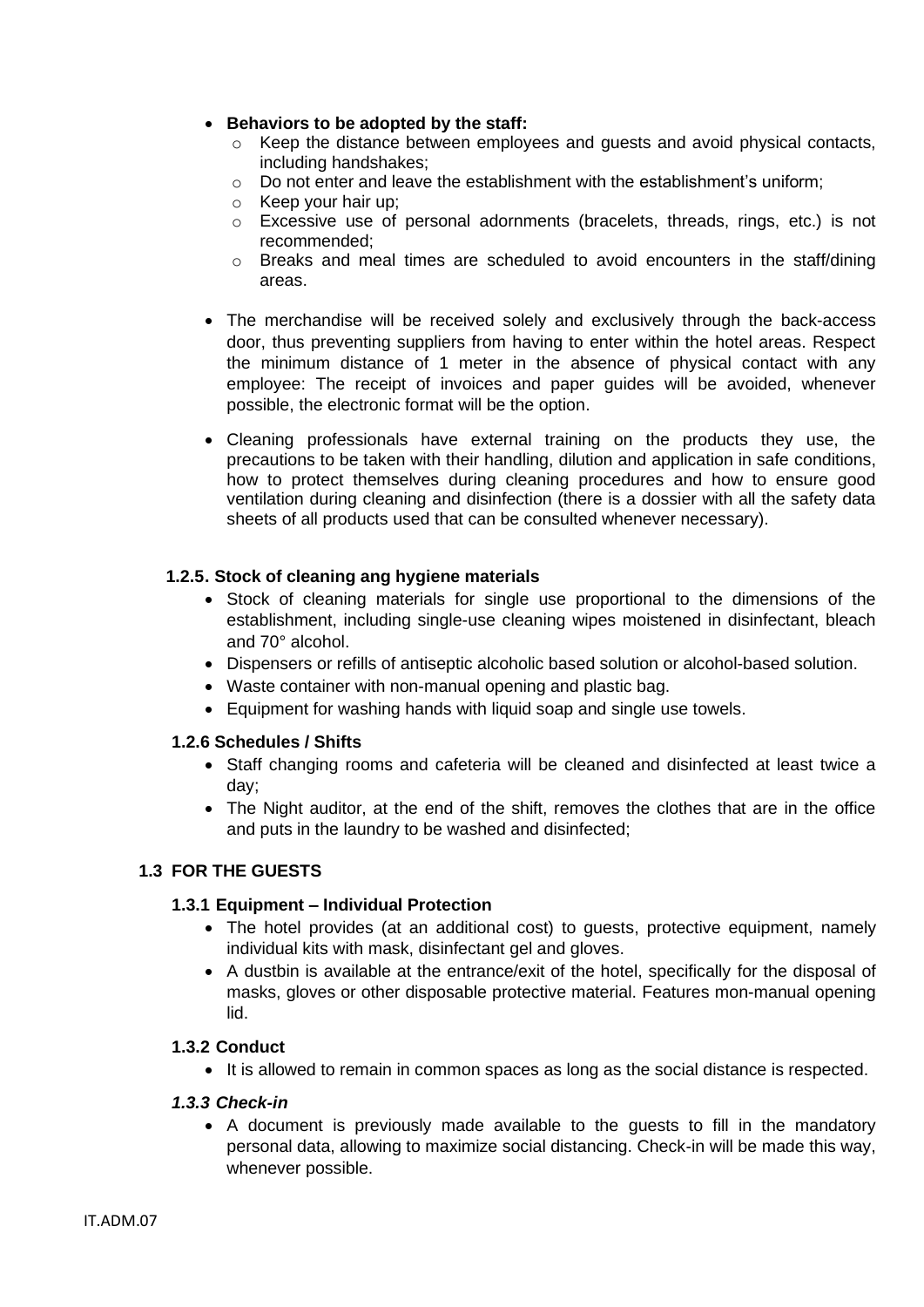- As little paper as possible is used, always suggesting sending invoice by email. In all emails is sent information about the application Government contact tracing-StayAway COVID.
- Upon arrival of guests, they are questioned about the possibility of sanitizing the luggage.

## **1.3.4 Breakfast**

• The hotel maintains the rates of accommodation with breakfast included. Currently, breakfast is buffet. The customer, upon check-in, must schedule a time for breakfast, to avoid crowding of people at the same time.

# **2. PROCEDURES IN CASE OF SUSPECTED INFECTION**

## **2.1 ACTION PLAN**

- The employee in charge will follow the following recommendations if a quest is suspected of infection:
	- The employee informs the General Director of the Hotel, Dr. Carla Santos:
	- The guest suspected of having COVID-19 will receive a surgical mask, if their clinical condition allows it (the mask must be placed by the patient himself);
	- The guest suspected of having COVID-19 is led to the isolation room room 100 with the appropriate distance
	- The quest suspected of having COVID-19 should immediately contact the Health Line 24 (808 24 24 24) so that their case is evaluated and monitored;
	- The guest suspected of having COVID-19 should not leave the hotel and should await instructions from healthcare professionals;
	- The Local Health Authority may choose to send the person to the reference hospital in the area or not, depending on the clinical situation;
	- Common areas where this guest has been will be isolated and disinfected;
	- **EXECUTE:** After evaluation:
		- If the SNS 24 informs about the non-validation, the employee must inform Dr. Carla Santos of the non-validation that who must inform the work physician in charge;
		- If the SNS 24 informs about validation, the employee must remain in the isolation room (with surgical mask, if their clinical condition allows it), and wait for the SNS 24 quidelines:
		- Other workers' access to the "isolation" room is prohibited (except for employees assigned to assist);
		- The "isolation" room must be closed until the decontamination (cleaning and disinfection) is validated by the Local Health Authority. This ban can only be lifted by the Health Authority.
- The employee in charge will follow the following recommendations if an employee is suspected of infection:
	- Any employee with signs and symptoms of COVID-19 and epidemiological link, or who identifies an employee in the company with criteria compatible with the definition of a suspected case, will inform the direct manager (preferably by telephone), Dr. Carla Santos, and will go directly to the "isolation" room – room 100.
	- The employee affected, when in the isolation room, shall contact SNS 24 (808 24 24 24);